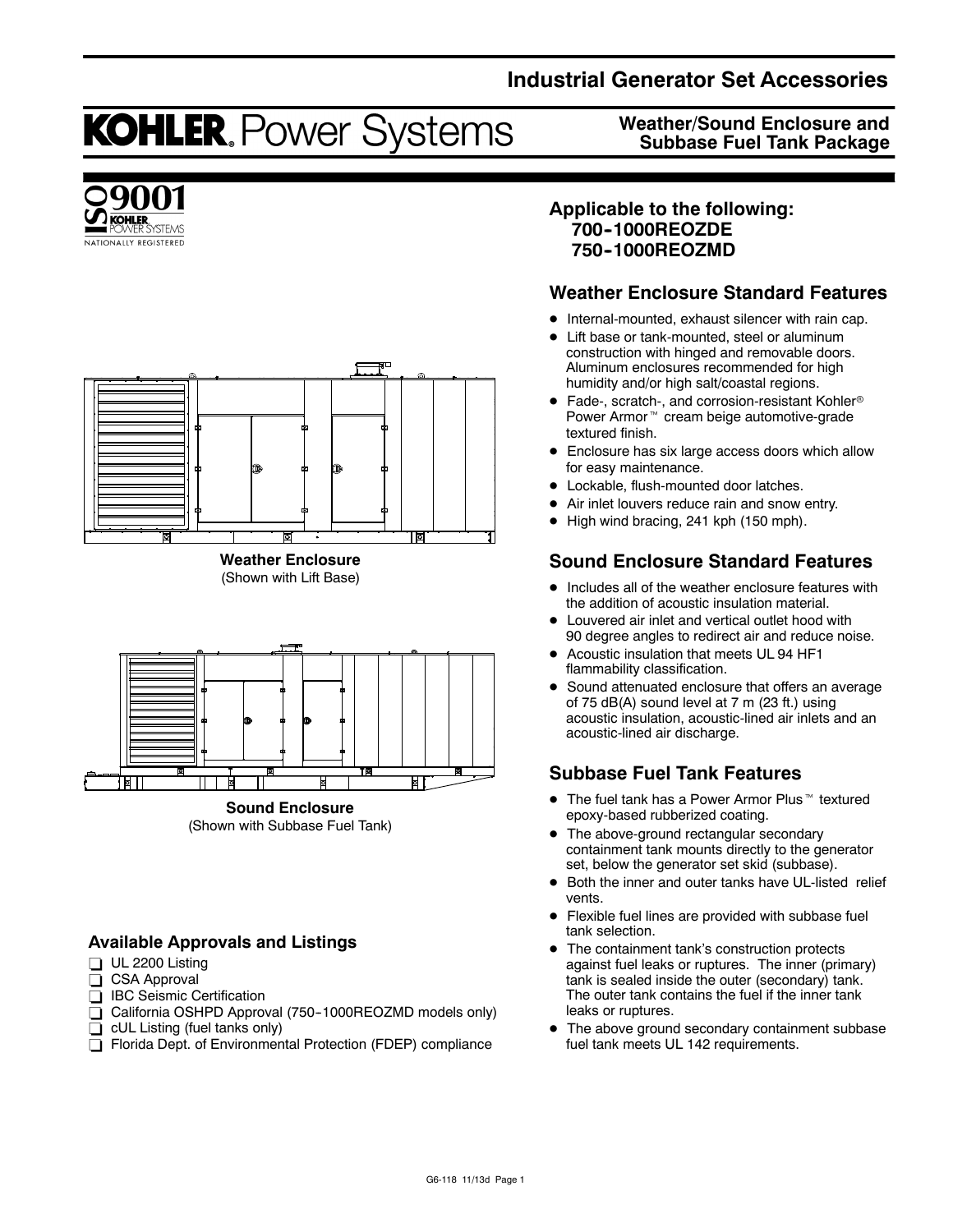## **Weather Enclosure**



## **Weather Enclosure Features**

- Available in steel (14 gauge) or aluminum (3 mm [0.125 in.]) formed panel, solid construction. Preassembled package offering corrosion resistant (aluminum), dent resilient structure mounting directly to lift base or fuel tank.
- $\bullet$  Power Armor<sup> $m$ </sup> automotive-grade finish resulting in advanced corrosion and abrasion protection as well as enhanced edge coverage and color retention.
- $\bullet$  Internal exhaust silencer. Offers maximum component life, operator safety, and includes rain shield and cap.

**NOTE:** Installing an additional length of exhaust tail pipe may increase backpressure levels. Please refer to the generator set spec sheet for the maximum backpressure value.

- **•** Service access. Multi-personnel doors for easy access to generator set control and servicing of the fuel fill, fuel gauge, oil fill, and battery.
- Cooling/Combustion Air Intake
	- $\circ$  Weather protective designs using fixed air inlet louvers. Sized for maximum cooling airflow.
- Cooling Air Discharge
	- $\circ$  Weather protective design featuring horizontal air discharge. Exhausts air through a removable punched air outlet grille.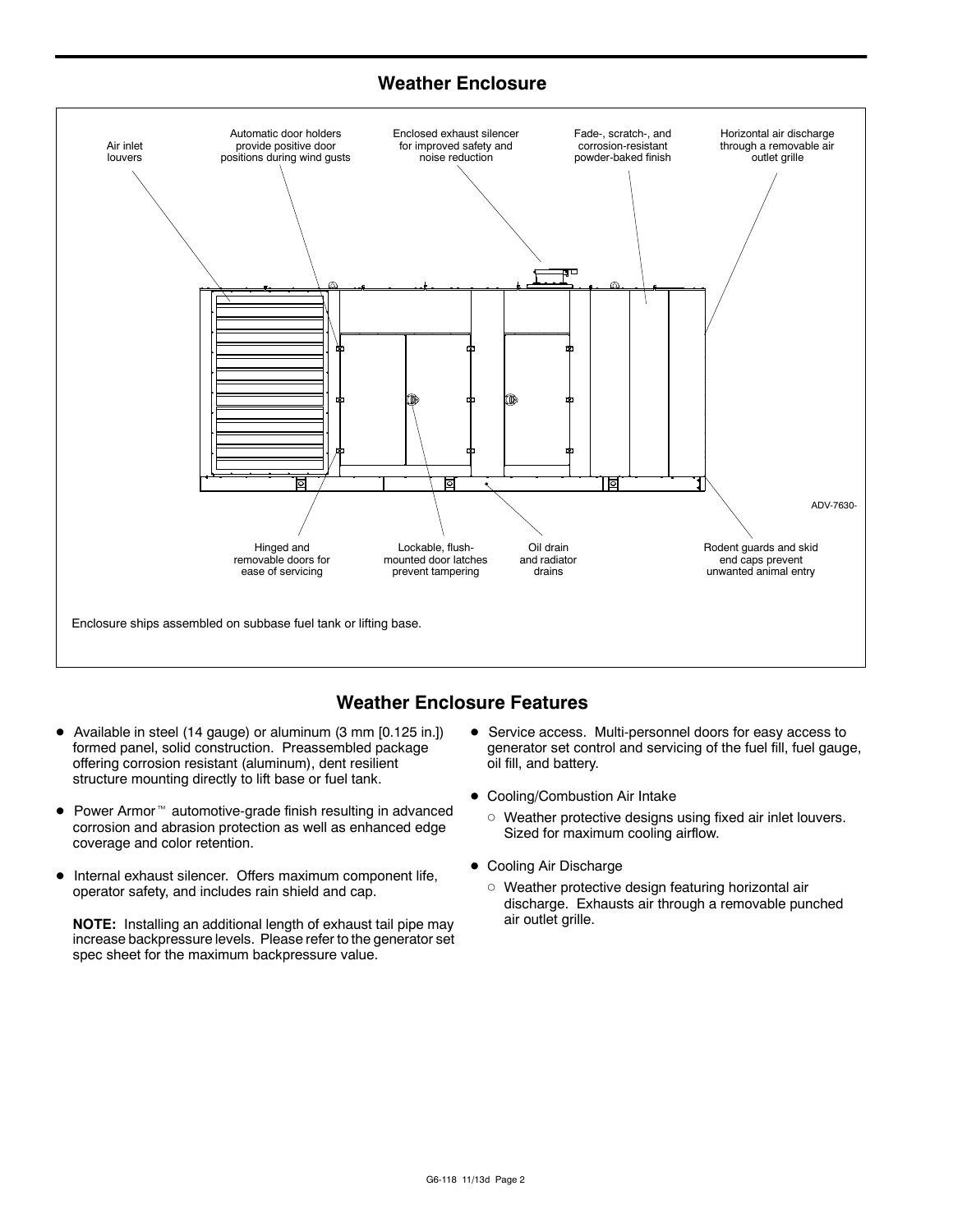## **Sound Enclosure**



## **Sound Enclosure Features**

- Available in steel (14 gauge) or aluminum (3 mm [0.125 in.]) formed panel, solid construction. Preassembled package offering corrosion resistant (aluminum), dent resilient structure mounting directly to lift base or fuel tank.
- $\bullet$  Power Armor<sup> $m$ </sup> automotive-grade finish resulting in advanced corrosion and abrasion protection as well as enhanced edge coverage and color retention.
- $\bullet$  Interchangeable modular panel construction. Allows complete serviceability or replacement without compromising enclosure design.
- $\bullet$  Internal exhaust silencer offering maximum component life and operator safety.

**NOTE:** Installing an additional length of exhaust tail pipe may increase backpressure levels. Please refer to the generator set spec sheet for the maximum backpressure value.

- $\bullet$  Attenuated design. Acoustic insulation UL 94 HF1 listed for flame resistance.
- **•** Service access. Multi-personnel doors for easy access to generator set control and servicing of the fuel fill, fuel gauge, oil fill, and battery.
- Cooling/combustion air intake. Attenuated models offering fixed air inlet louvers. The 75 dB(A) models include acoustic insulation lining with urethane film.
- $\bullet$  Cooling air discharge. Attenuated models offering a 90 $^{\circ}$ vertical air outlet. Redirects cooling air up and above enclosures to reduce noise ambient; 75 dB(A) models include acoustic insulation with urethane film.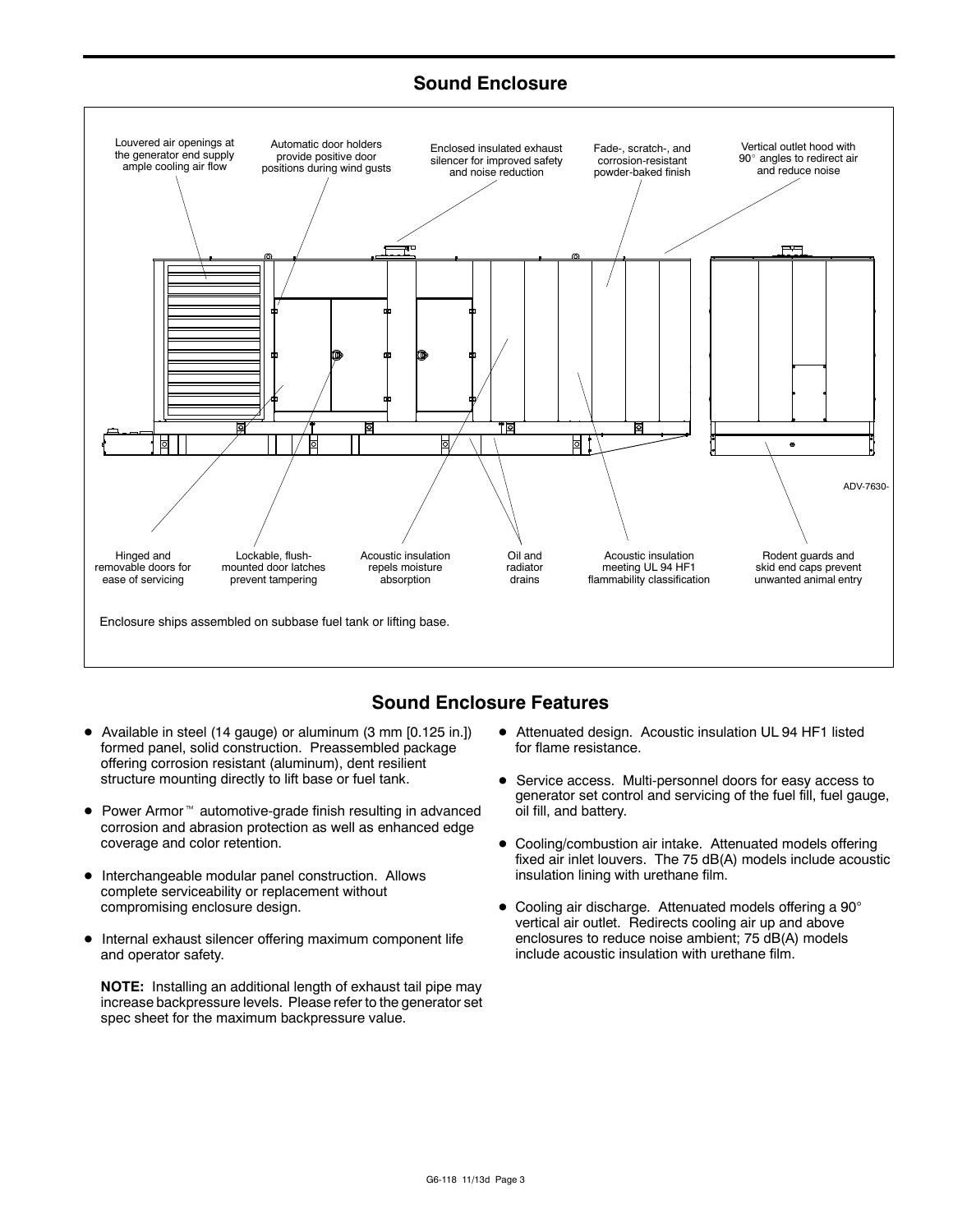

## **Weather and Sound Enclosure Options**

#### **Enclosure Design Options**

- $\Box$  Weather Enclosure
- Sound Enclosure
- $\Box$  Aluminum Construction
- Steel Construction
- □ IBC Seismic Certified

#### **Basic Electrical Package (BEP)**

**Distribution Panel/Load Center.** Prewired AC power distribution of all factory-installed features including block heater, two GFCI-protected internal 120-volt service receptacles, internal lighting, and commercial grade wall switch. The load center is powered by building source power and protected by a main circuit breaker and circuit positions for future expansion. AC power distribution installed in accordance with NEC and all wiring within EMT thin wall conduit. Incandescent lights located within UL-listed fixtures designed for wet locations and two 3-way switches.

- $\Box$  BEP available with single-phase, 100 amp. load center 120/240 VAC.
- $\Box$  BEP available with three-phase, 125 amp. load center 120/208/ 240 VAC.

#### **Enclosure Heater**

**Heater, 5 kW Ceiling Mounted.** Electrical utility heater prewired to load center inside the enclosure. Rated at 17100 Btu includes adjustable louvers offering down flow and horizontal air tuning, built-in thermostat with automatic fan delay controls.

- $\Box$  Heater available in single phase at 240 VAC.
- Heater available in three phase at 208 or 240 VAC.

#### **DC Light Package**

- **DC Light Package (DLP).** Prewired DC light package offering an economical alternative light source within the enclosure, as a complement to the BEP or a source of light when AC power is not available. Battery drain limited with fuse protection and controlled through a 0-60 minute, spring-wound, no-hold timer.
- **External Emergency Stop Switch.** Externally mounted, recessed emergency stop switch.

#### **Motorized Variable Damper and Ventilation**

**Ventilation Fan, 22.6 m3/min. (800 cfm) Wall Mount.** Direct drive 3-blade 305 mm (12 in.) aluminum propeller fan with automatic shutters, driven by a totally enclosed air-over motor housed within a corrosion-resistant housing. Remote thermostatically controlled over a temperature range of  $27^{\circ}$ C to 54°C (80°F to 130°F). All components are prewired and installed.

- $\Box$  Aluminum construction
- $\Box$  Galvanized steel construction

#### **Motorized Air Inlets**

- $\Box$  Aluminum construction
- $\Box$  Galvanized steel construction

#### **Motorized Air Outlets**

- $\Box$  Aluminum construction
- $\Box$  Galvanized steel construction
- Gravity Air Outlet Louver. Louvers closed when unit is not running. After the unit starts, the forced cooling air opens the outlet louvers.

#### **Miscellaneous Package Options**

**Battery Charger, Mounted.** Mounting, prewiring of DC output and AC input when optional BEP is selected. Battery charger located inside the enclosure and accessible through an access door.

**Block Heater Wiring.** Factory-supplied block heater prewired to a junction box providing a convenient location for the customer wiring of the block heater.

- $\Box$  Heater available in single phase at 240 VAC.
- $\Box$  Heater available in three phase at 208 or 240 VAC.
- **Panic Bar** for each latching door. Provides additional safety for individuals working on the generator set while in the enclosure.

#### **Fuel Tank Selection**

- $\Box$  Lifting base for enclosure (no fuel tank selected)
- Fuel tank (see the following pages for features and options)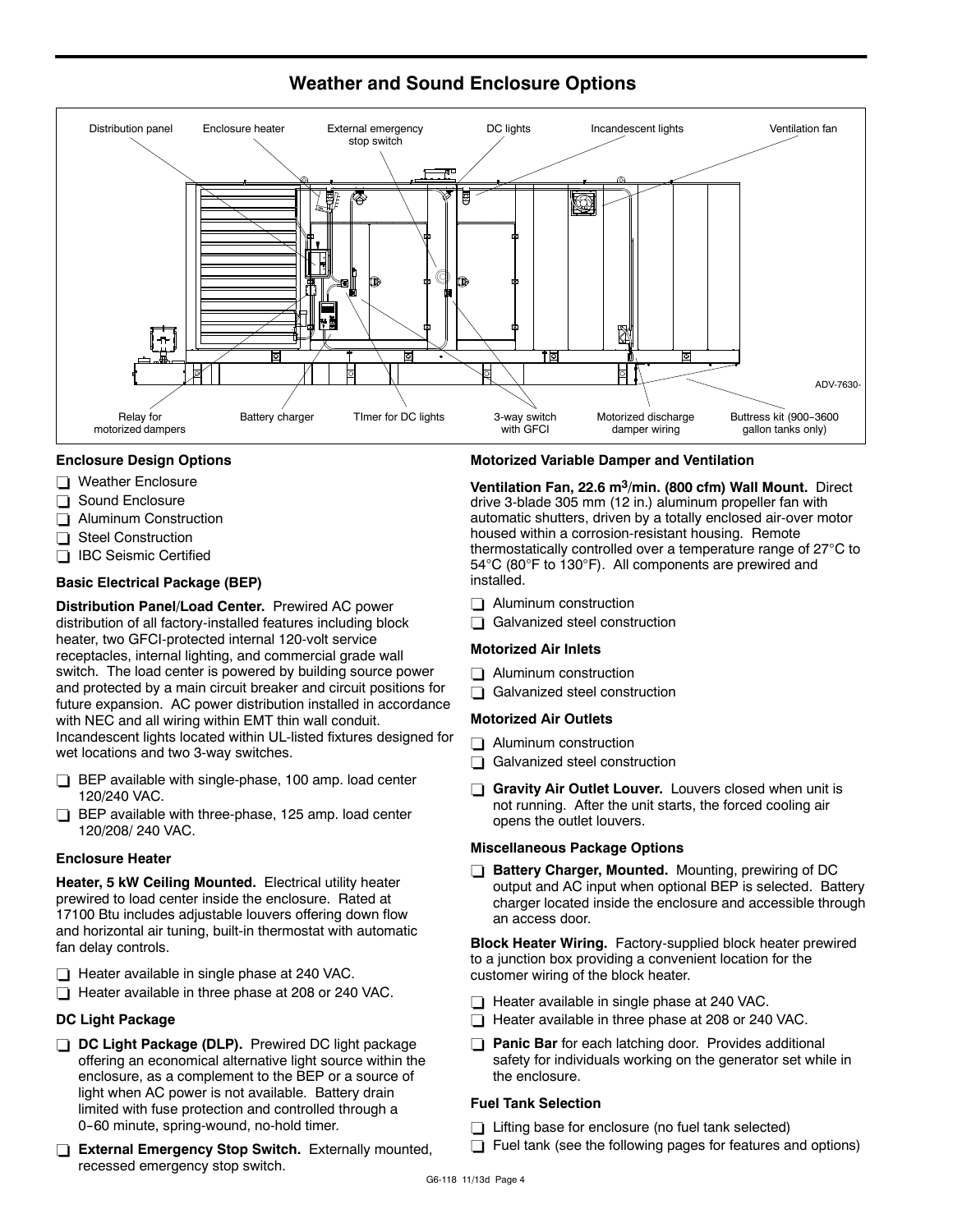### **Subbase Fuel Tank**



## **Standard Subbase Fuel Tank Features**

- Extended operation. Usable tank capacity offers full load standby operation of up to 72 hours.
- $\bullet$  Power Armor Plus<sup> $m$ </sup> textured epoxy-based rubberized coating that creates an ultra-thick barrier between the tank and harsh environmental conditions like humidity, saltwater, and extreme temperatures, and provides advanced corrosion and abrasion protection.
- $\bullet$  UL listed. Secondary containment generator set base tank meeting UL 142 tank requirements.
- NFPA compliant. Designed to comply with the installation standards of NFPA 30 and NFPA 37.
- $\bullet$  Integral external lift lugs. Enables crane with spreader-bar lifting of the complete package (empty tank, mounted generator set, and enclosure) to ensure safety.
- **•** Emergency pressure relief vents. Meets UL requirements; ensures adequate venting of inner and outer tank under extreme pressure and/or emergency conditions.
- $\bullet$  Normal vent with cap. Vent is raised above lockable fuel fill.
- Fuel level sender with fuel level and low and high fuel warning annunciated through the generator set controller.
- Leak detection switch. Annunciates a contained primary tank fuel leak condition at generator set control.
- Electrical stub-up area.
- State tank designed to comply with the Florida Dept. of Environmental Protection (FDEP) File No. EQ-634 installation standards.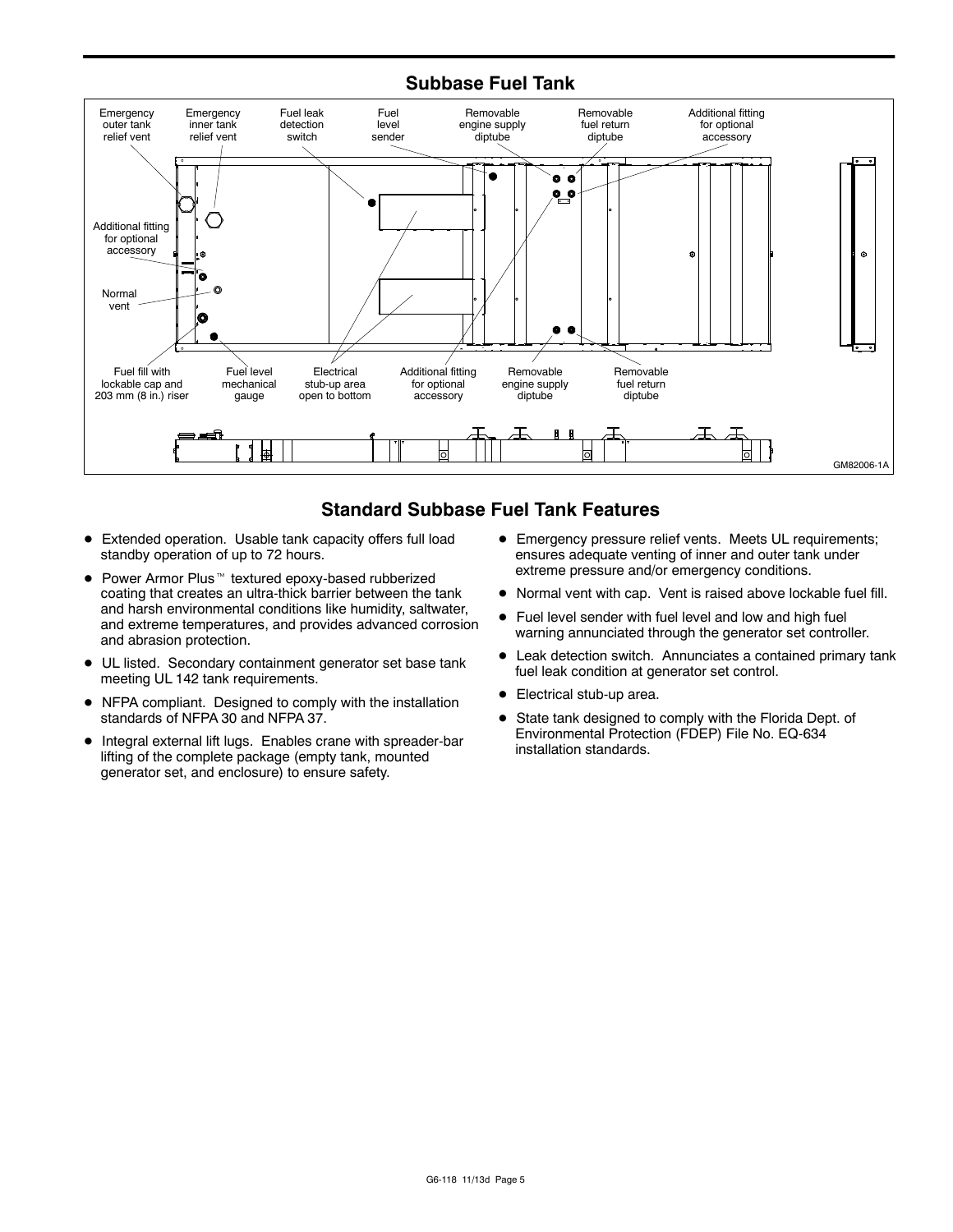## **State Code Subbase Fuel Tank Options**

#### **Bottom Clearance**

 $\Box$  I-beams, provides 106 mm (4.2 in.) of ground clearance

#### **Fuel in Basin Options**

Fuel in basin switch, Florida Dept. of Environmental Protection (FDEP) File No. EQ-682 approved

#### **Fuel Fill Options**

- $\Box$  Fill pipe extension to within 152 mm (6 in.) of bottom of fuel tank
- $\Box$  18.9 L (5 gallon) spill containment with 95% shutoff
- $\Box$  18.9 L (5 gallon) spill containment
- $\Box$  18.9 L (5 gallon) spill containment fill to within 152 mm (6 in.) of bottom of fuel tank
- 28.4 L (7.5 gallon) spill containment, Florida Dept. of Environmental Protection (FDEP) File No. EQ-226 approved
- $\Box$  28.4 L (7.5 gallon) spill containment with 95% shutoff, Florida Dept. of Environmental Protection (FDEP) File No. EQ-226 approved

#### **Fuel Supply Options**

- $\Box$  Fire safety valve (installed on fuel supply line)
- $\Box$  Ball valve (installed on fuel supply line)

#### **Engine Fluid Containment**

 $\Box$  Removable engine fluid containment

#### **High Fuel Level Switch**

- $\Box$  High fuel level switch
- High fuel level switch, Florida Dept. of Environmental Protection (FDEP) File No. EQ-682 approved
- $\Box$  Three alarm panel
- Three alarm panel, Florida Dept. of Environmental Protection (FDEP) approved

#### **Inner Tank Vent Options**

- $\Box$  3.7 m (12 ft.) above grade (without spill containment) normal vent
- $\Box$  3.7 m (12 ft.) above grade (with spill containment) normal vent
- $\Box$  1.4 m (5 ft.) emergency vent

#### **Tank Marking Options**

- $\Box$  Decal, Combustible Liquids Keep Fire Away (qty. 2)
- Decal, NFPA 704 identification (qty. 2)
- $\Box$  Decal, tank number and safe fuel fill height (qty. 2)

#### **Freestanding Stairs**

- $\Box$  Stairs only
- $\Box$  Stairs with platform
- $\Box$  Stairs with catwalk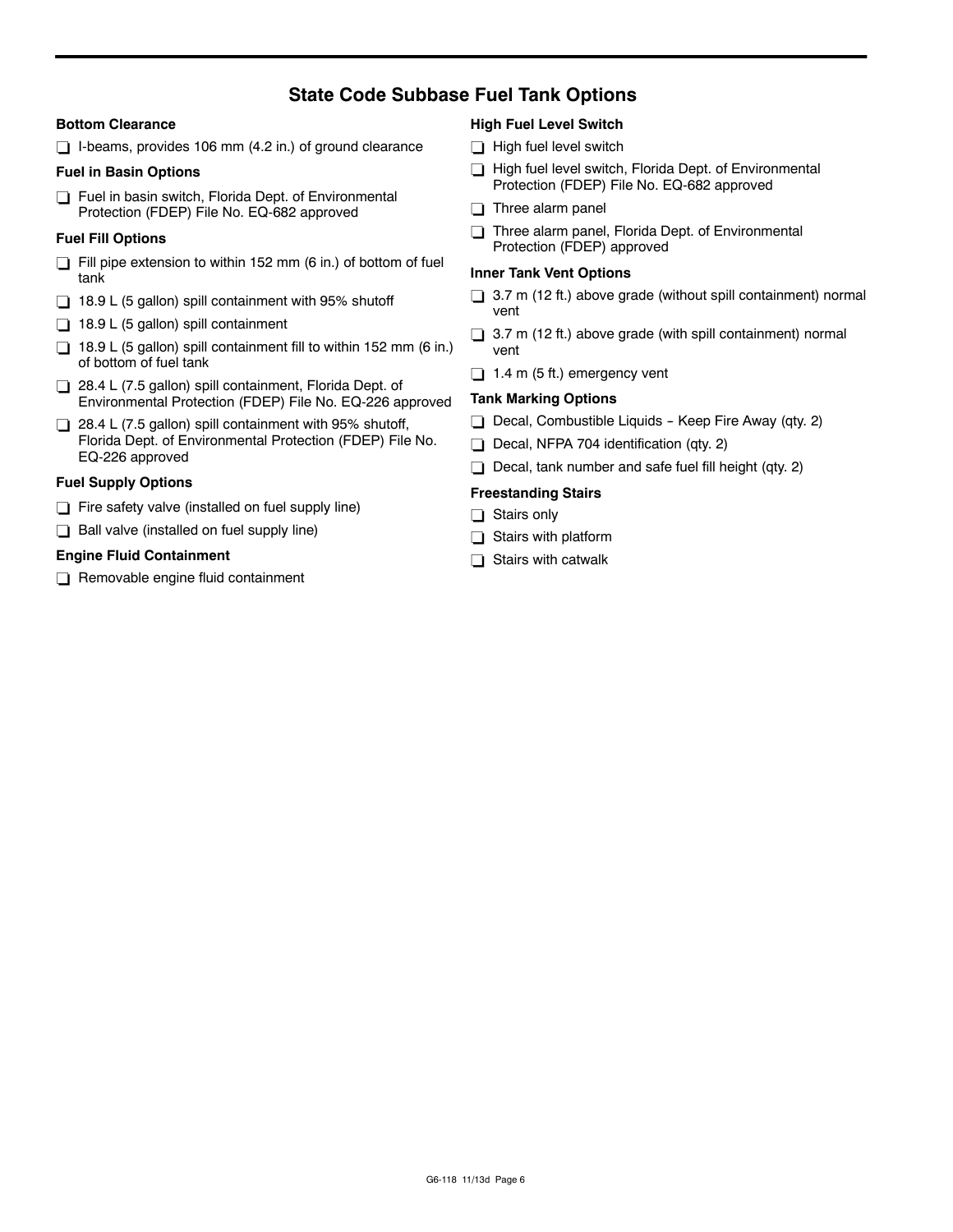|                                           | Est. Fuel<br><b>Supply</b> | Weather Enclosure and Subbase Fuel Tank |                           |               |                                       |                                          |                                           | Sound<br><b>Pressure</b>          |
|-------------------------------------------|----------------------------|-----------------------------------------|---------------------------|---------------|---------------------------------------|------------------------------------------|-------------------------------------------|-----------------------------------|
|                                           | Hours at                   |                                         | Max. Dimensions, mm (in.) |               |                                       | Max. Weight, kg (lb.) *                  |                                           | with Full                         |
| <b>Fuel Tank</b><br>Capacity,<br>L (gal.) | 60 Hz<br>w/Full<br>Load    | Length                                  | Width                     | Height        | <b>With Steel</b><br><b>Enclosure</b> | <b>With Aluminum</b><br><b>Enclosure</b> | <b>Fuel Tank</b><br>Height,<br>$mm$ (in.) | Load at<br>7 m (23 ft.),<br>dB(A) |
| 700/800REOZDE                             |                            |                                         |                           |               |                                       |                                          |                                           |                                   |
| Lifting Base                              | 0                          | 7226 (284)                              |                           | 3250 (128)    | 9680 (21340)                          | 9498 (20940)                             | 254 (10)                                  |                                   |
| 3682<br>(973)                             | 12                         |                                         |                           | (130)<br>3301 | 12330 (27183)                         | 12148 (26783)                            | 305(12)                                   |                                   |
| 6679 (1791)                               | 24                         | 7994 (315)                              | 2645 (104)                | (138)<br>3504 | 12756 (28121)                         | 12574 (27721)                            | 508 (20)                                  | 90                                |
| 8215 (2170)                               | 36                         | 9567 (377)                              |                           | 3606 (142)    | (28565)<br>12957                      | 12775 (28165)                            | 610 (24)                                  |                                   |
| 10824 (2859)                              | 48                         |                                         |                           | 3910 (154)    | 13318 (29360)                         | 13136 (28960)                            | 914 (36)                                  |                                   |
| 16193 (4278)                              | 72                         |                                         |                           |               | 14316 (31560)                         | 14134 (31160)                            |                                           |                                   |
| 900/1000REOZDE                            |                            |                                         |                           |               |                                       |                                          |                                           |                                   |
| Lifting Base                              | $\mathbf 0$                | 7226 (284)                              |                           | 3250 (128)    | 11204 (24700)                         | 11022 (24300)                            | 254 (10)                                  |                                   |
| 3682<br>(973)                             | 12                         |                                         |                           | 3301<br>(130) | 13854 (30543)                         | (30143)<br>13672                         | 305(12)                                   |                                   |
| 6679 (1791)                               | 24                         | 7994 (315)                              |                           | (138)<br>3504 | 14280 (31481)                         | 14098<br>(31081)                         | 508 (20)                                  | 89                                |
| 10824 (2859)                              | 36                         |                                         | 2645 (104)                |               | 14842 (32720)                         | (32320)<br>14660                         |                                           |                                   |
| 13970 (3690)                              | 48                         |                                         |                           | 3910 (154)    | 15174 (33453)                         | 14992<br>(33053)                         | 914 (36)                                  |                                   |
| 20914 (5525)                              | 72                         | 11430 (450)                             |                           |               | 16664 (36738)                         | 16482 (36338)                            |                                           |                                   |

# **Enclosure and Subbase Fuel Tank Specifications**

|                                           | Est. Fuel<br><b>Supply</b> |             | <b>Sound Enclosure and Subbase Fuel Tank</b> |            |                                       |                                          |                                           | Sound<br><b>Pressure</b>          |
|-------------------------------------------|----------------------------|-------------|----------------------------------------------|------------|---------------------------------------|------------------------------------------|-------------------------------------------|-----------------------------------|
|                                           | <b>Hours at</b><br>60 Hz   |             | Max. Dimensions, mm (in.)                    |            | Max. Weight, kg (lb.)                 |                                          |                                           | with Full                         |
| <b>Fuel Tank</b><br>Capacity,<br>L (gal.) | w/Full<br>Load             | Length      | Width                                        | Height     | <b>With Steel</b><br><b>Enclosure</b> | <b>With Aluminum</b><br><b>Enclosure</b> | <b>Fuel Tank</b><br>Height,<br>$mm$ (in.) | Load at<br>7 m (23 ft.),<br>dB(A) |
| 700/800REOZDE                             |                            |             |                                              |            |                                       |                                          |                                           |                                   |
| <b>Lifting Base</b>                       | 0                          | 8826 (347)  |                                              | 3253 (128) | 9915 (21860)                          | 9688 (21360)                             | 254 (10)                                  |                                   |
| (973)<br>3682                             | 12                         |             |                                              | 3304 (130) | 12493 (27543)                         | 12266 (27043)                            | 305 (12)                                  |                                   |
| 6679 (1791)                               | 24                         |             | 2645 (104)                                   | 3507 (138) | (28481)<br>12919                      | 12692 (27981)                            | 508 (20)                                  | 75                                |
| 8215 (2170)                               | 36                         | 9594 (378)  |                                              | 3609 (142) | 13120<br>(28925)                      | 12893<br>(28425)                         | 610 (24)                                  |                                   |
| 10824 (2859)                              | 48                         |             |                                              |            | (29720)<br>13481                      | 13254<br>(29220)                         | 914 (36)                                  |                                   |
| 16193 (4278)                              | 72                         |             |                                              | 3913 (154) | (31920)<br>14479                      | 14252 (31420)                            |                                           |                                   |
| 900/1000REOZDE                            |                            |             |                                              |            |                                       |                                          |                                           |                                   |
| Lifting Base                              | 0                          | 8826 (347)  |                                              | 3253 (128) | (25260)<br>11457                      | 11231 (24760)                            | 254 (10)                                  |                                   |
| 3682<br>(973)                             | 12                         |             |                                              | 3304 (130) | 14035<br>(30943)                      | 13809<br>(30443)                         | 305 (12)                                  | 76                                |
| 6679 (1791)                               | 24                         |             | 2645 (104)                                   | 3507 (138) | 14461<br>(31881)                      | 14235<br>(31381)                         | 508 (20)                                  | (900 kW)                          |
| 10824 (2859)                              | 36                         | 9594 (378)  |                                              |            | 15023<br>(33120)                      | 14797<br>(32620)                         |                                           | 77                                |
| 13970 (3690)                              | 48                         |             |                                              | 3913 (154) | (33853)<br>15355                      | 15129 (33353)                            | 914 (36)                                  | (1000 kW)                         |
| 20914 (5525)                              | 72                         | 11430 (450) |                                              |            | (37138)<br>16845                      | 16619 (36638)                            |                                           |                                   |

**Note:** Data in table is for reference only, refer to the respective ADV drawings for details.

**Note:** Refer to TIB-114 for generator set sound data.

\* Max. weight includes the generator set (wet) with largest alternator option, enclosure, silencer, and tank (no fuel).